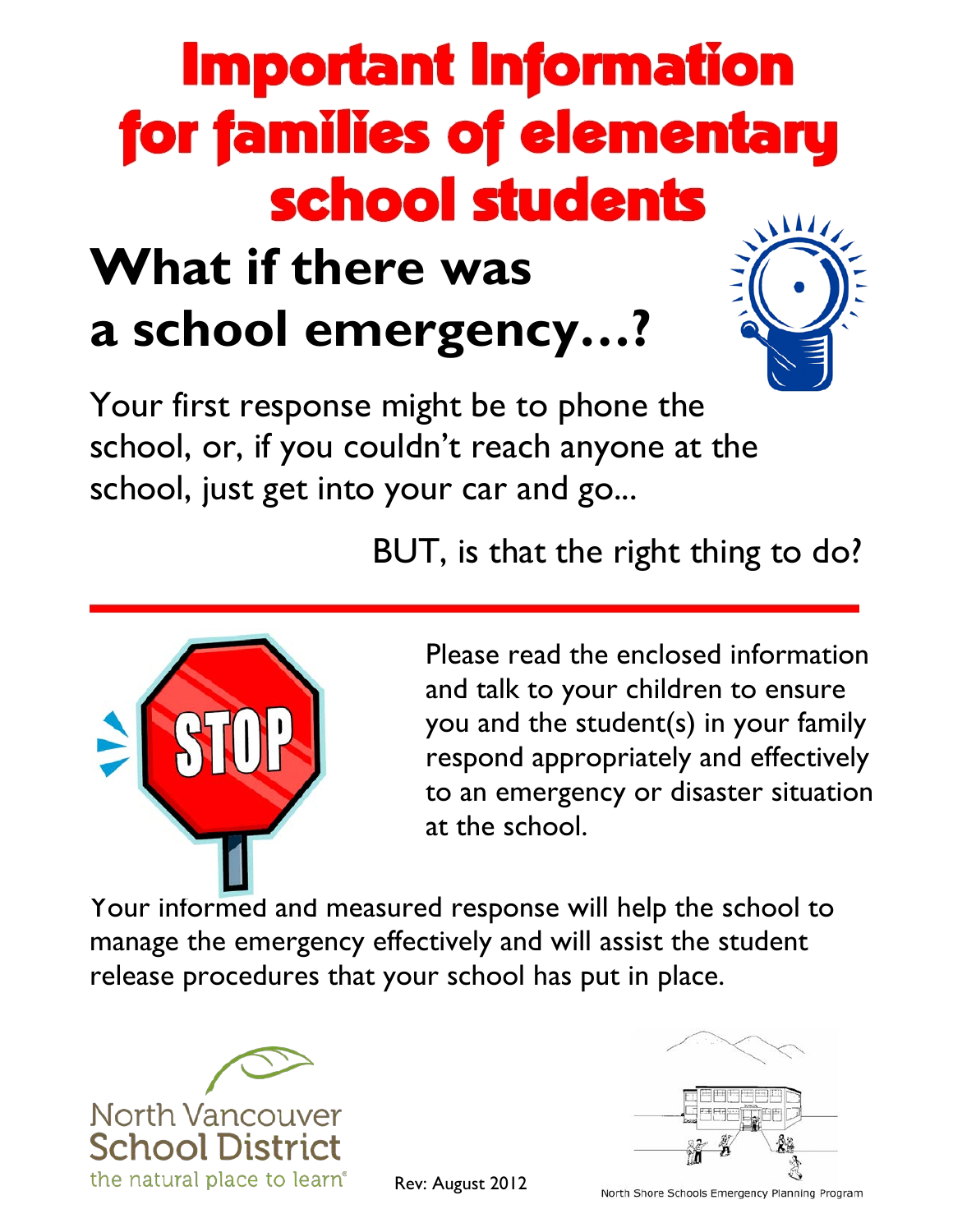#### **Do's & Don'ts** Please...

**DO NOT** phone the school following an emergency or disaster event. Telephone lines may be needed for emergency communications. Listen to the radio for information and updates.



- f<sub>i</sub> if you are at home, **DO** ensure your home is safe to return to with your son or daughter.
- **DO** walk to the school if possible; **DON'T** drive! Streets may be littered with debris. School access routes and street entrances must remain clear for emergency vehicles.

### **Family Emergency Preparedness**



You need to be ready to care for your family and respond effectively after an emergency or disaster, whether at home, school or work.

Preparing ahead can reduce the fear, anxiety and loss that can accompany an emergency event.

Consider signing up for one of the North Shore's free emergency preparedness workshops. You will be better able to help family and friends, and the courses are **fun!** For more information on workshops, call the North Shore Emergency Management Office (NSEMO) at 604-969-7000, or

check the website at www.nsemo.org for course information.

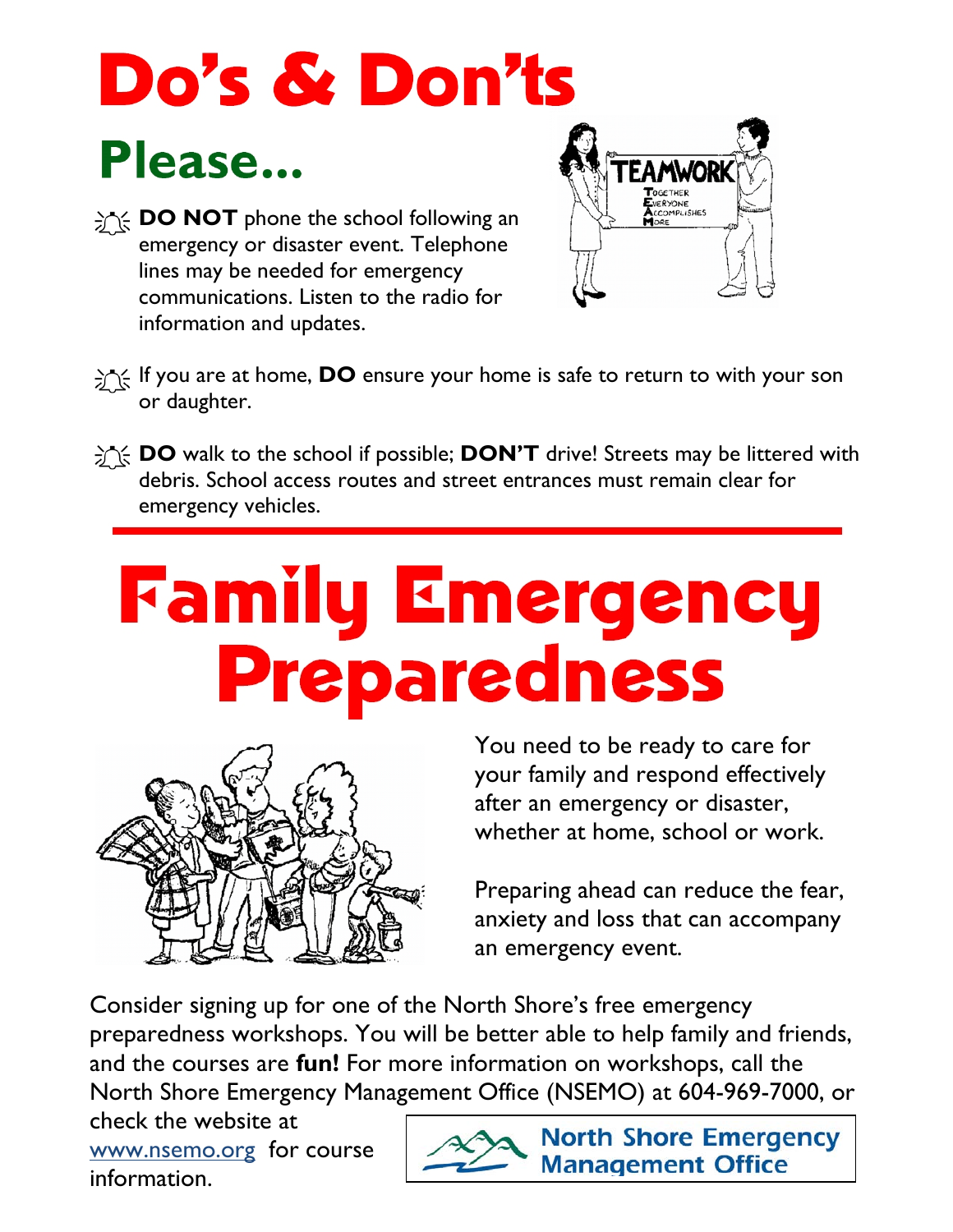## **Talk to your kids**

We strongly recommend that you speak to your son or daughter about the following:

- that **their school has emergency plans** in place to ensure student safety immediately following an emergency or disaster event.
- The potential risk of **gas leaks, downed "live" power lines, debris, etc.** which may make streets and roads impassable and therefore not safe for your son or daughter to attempt to walk home, regardless of their age.
- $\gamma$  The **importance of remaining at the school** until given instructions by authorized school staff and/or First Responders.
- form The **importance of the student release procedures** at the school and that you and your son or daughter needs to follow the school student release procedures.

# **What is Student Release?**

**Student Release** is the process a school follows to dismiss students in an emergency or disaster situation. Three types of releases:

**"Regular release" -** the day-to-day process that might also be used in the event of a minor incident such as a power failure.

**"Controlled release"**- when there is a moderate level of risk to release "regular", such an impending severe storm.

**"Full scale emergency release"** used only in an enhanced state of risk (e.g. fire, sudden death), when students may be emotionally traumatized, and includes extreme emergencies such as an earthquake. The latter two student release procedure involves parents or designated alternate guardians signing students out in a safe, controlled and managed process. You will be asked to bring ID, wait in line; this process could be slow. Your patience will be greatly appreciated.